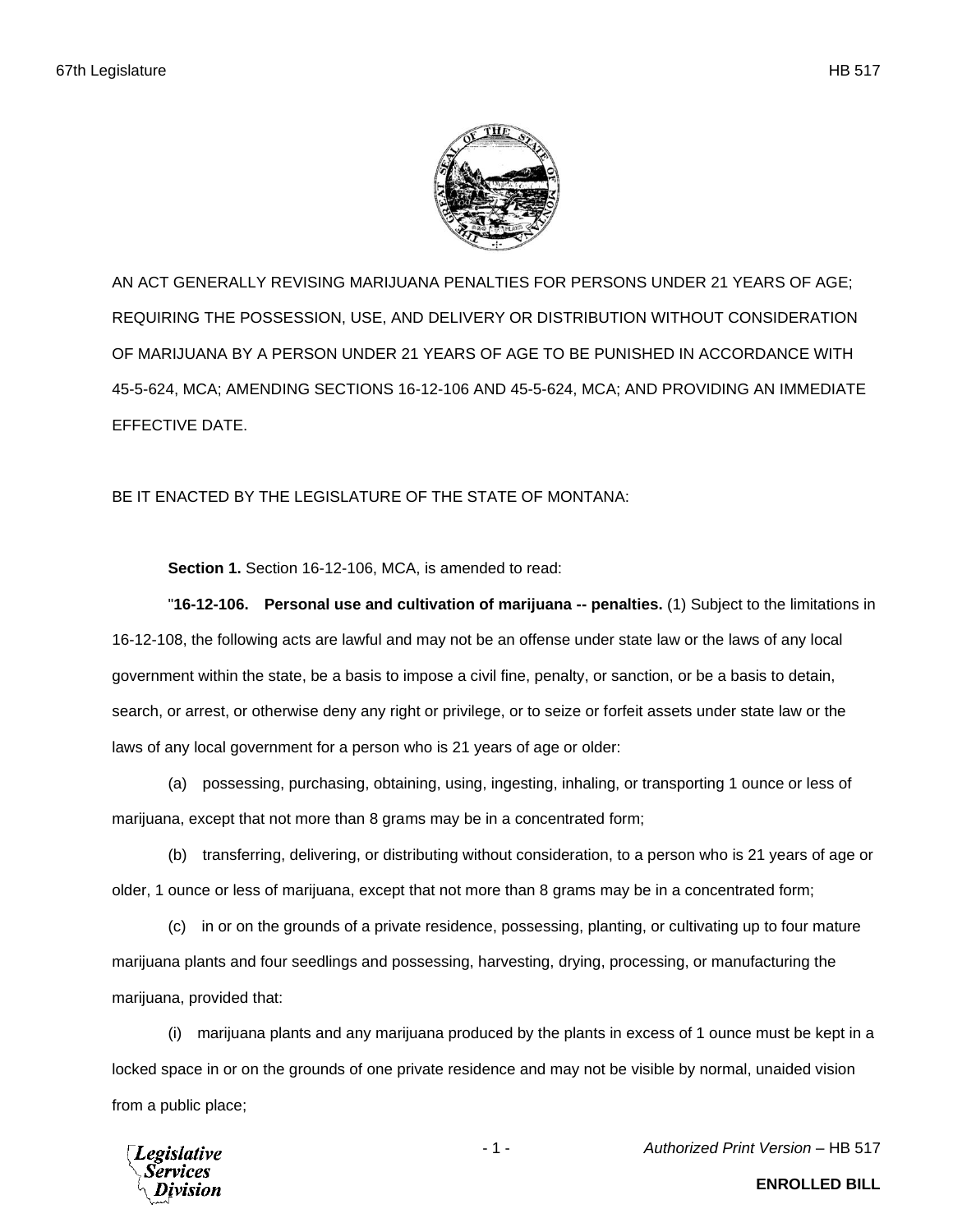## 67th Legislature HB 517

(ii) not more than twice the number of marijuana plants permitted under this subsection (1)(c) may be cultivated in or on the grounds of a single private residence simultaneously;

(iii) a person growing or storing marijuana plants under this subsection (1)(c) must own the private residence where the plants are cultivated and stored or obtain written permission to cultivate and store marijuana from the owner of the private residence; and

(iv) no portion of a private residence used for cultivation of marijuana and manufacture of marijuanainfused products for personal use may be shared with, rented, or leased to an adult-use provider or an adultuse marijuana-infused products provider;

(d) assisting another person who is at least 21 years of age in any of the acts permitted by this section, including allowing another person to use one's personal residence for any of the acts described in this section; and

(e) possessing, purchasing, using, delivering, distributing, manufacturing, transferring, or selling to persons 18 years of age or older paraphernalia relating to marijuana.

(2) A person who cultivates marijuana plants that are visible by normal, unaided vision from a public place in violation of subsection (1)(c)(i) is subject to a civil fine not exceeding \$250 and forfeiture of the marijuana.

(3) A person who cultivates marijuana plants or stores marijuana outside of a locked space is subject to a civil fine not exceeding \$250 and forfeiture of the marijuana.

(4) A person who smokes marijuana in a public place, other than in an area licensed for that activity by the department, is subject to a civil fine not exceeding \$50.

(5) For a person who is under 21 years of age and is not a registered cardholder, possession, use, ingestion, inhalation, transportation, delivery without consideration, or distribution without consideration of 1 ounce or less of marijuana is punishable by forfeiture of the marijuana and the underage person's choice between:

(a) a civil fine not to exceed \$100; or

(b) up to 4 hours of drug education or counseling in lieu of the fine in accordance with 45-5-624.

(6) For a person who is under 18 years of age and is not a registered cardholder, possession, use, transportation, delivery without consideration, or distribution without consideration of marijuana paraphernalia is



- 2 - *Authorized Print Version* – HB 517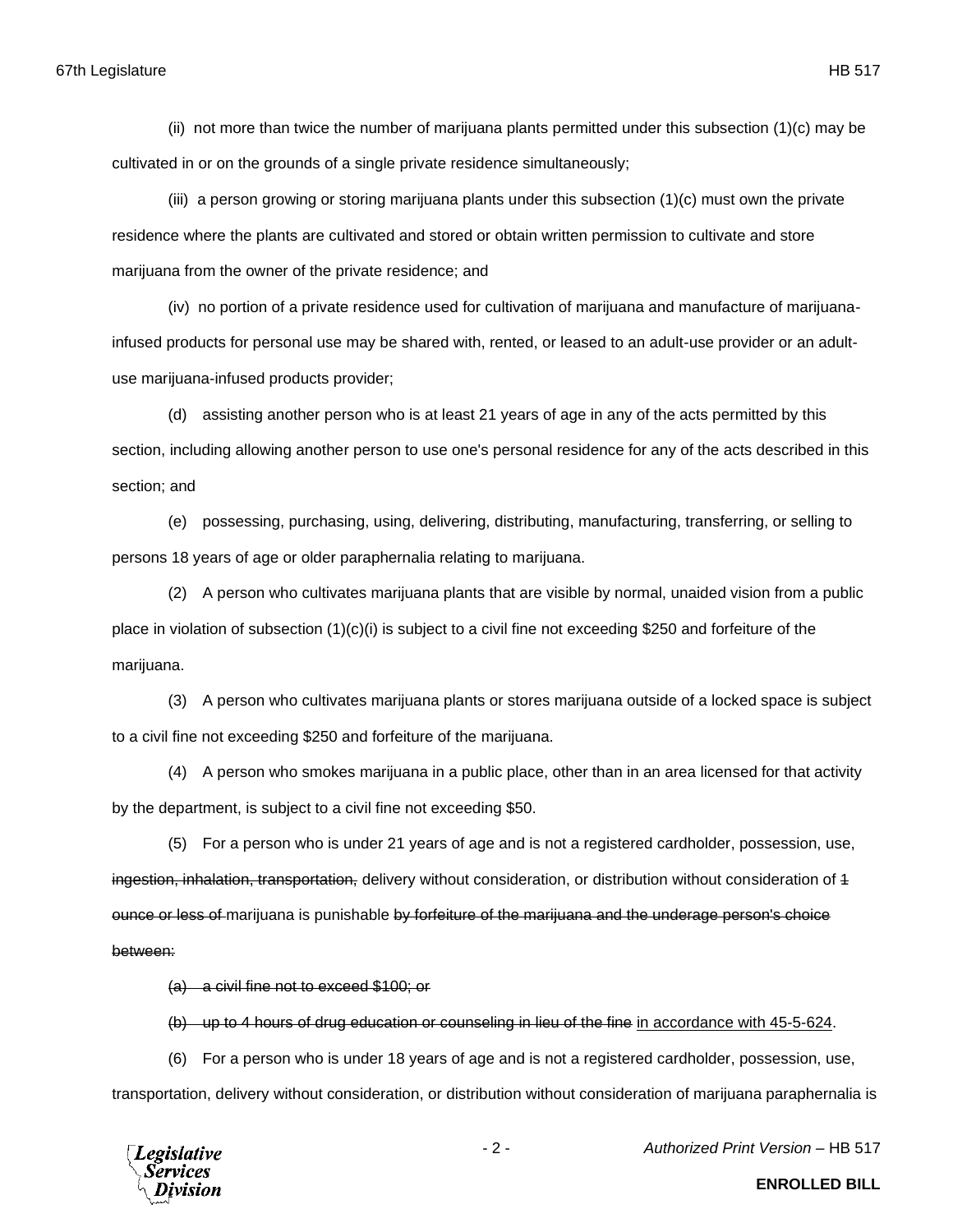punishable by forfeiture of the marijuana paraphernalia and the underage person's choice between:

(a) a civil fine not to exceed \$100; or

(b) up to 4 8 hours of drug education or counseling in lieu of the fine.

(7) Unless otherwise permitted under the provisions of Title 50, chapter 46, part 3, the possession, production, delivery without consideration to a person 21 years of age or older, or possession with intent to deliver more than 1 ounce but less than 2 ounces of marijuana or more than 8 grams but less than 16 grams of marijuana in a concentrated form is punishable by forfeiture of the marijuana and:

(a) for a first violation, the person's choice between a civil fine not exceeding \$200 or completing up to 4 hours of community service in lieu of the fine;

(b) for a second violation, the person's choice between a civil fine not exceeding \$300 or completing up to 6 hours of community service in lieu of the fine; and

(c) for a third or subsequent violation, the person's choice between a civil fine not exceeding \$500 or completing up to 8 hours of community service in lieu of the fine; and

(d) for a person under 21 years of age, the person's choice between a civil fine not to exceed \$200 or attending up to 8 hours of drug education or counseling in lieu of the fine.

(8) A person may not be denied adoption, custody, or visitation rights relative to a minor solely for conduct that is permitted by this chapter.

(9) A person may not be denied access to or priority for an organ transplant or denied access to health care solely for conduct that is permitted by this chapter.

(10) A person currently under parole, probation, or other state supervision or released awaiting trial or other hearing may not be punished or otherwise penalized solely for conduct that is permitted by this chapter.

(11) A holder of a professional or occupational license may not be subjected to professional discipline for providing advice or services arising out of or related to conduct that is permitted by this chapter solely on the basis that marijuana is prohibited by federal law.

(12) It is the public policy of the state of Montana that contracts related to the operation of licensees be enforceable."

**Section 2.** Section 45-5-624, MCA, is amended to read:



- 3 - *Authorized Print Version* – HB 517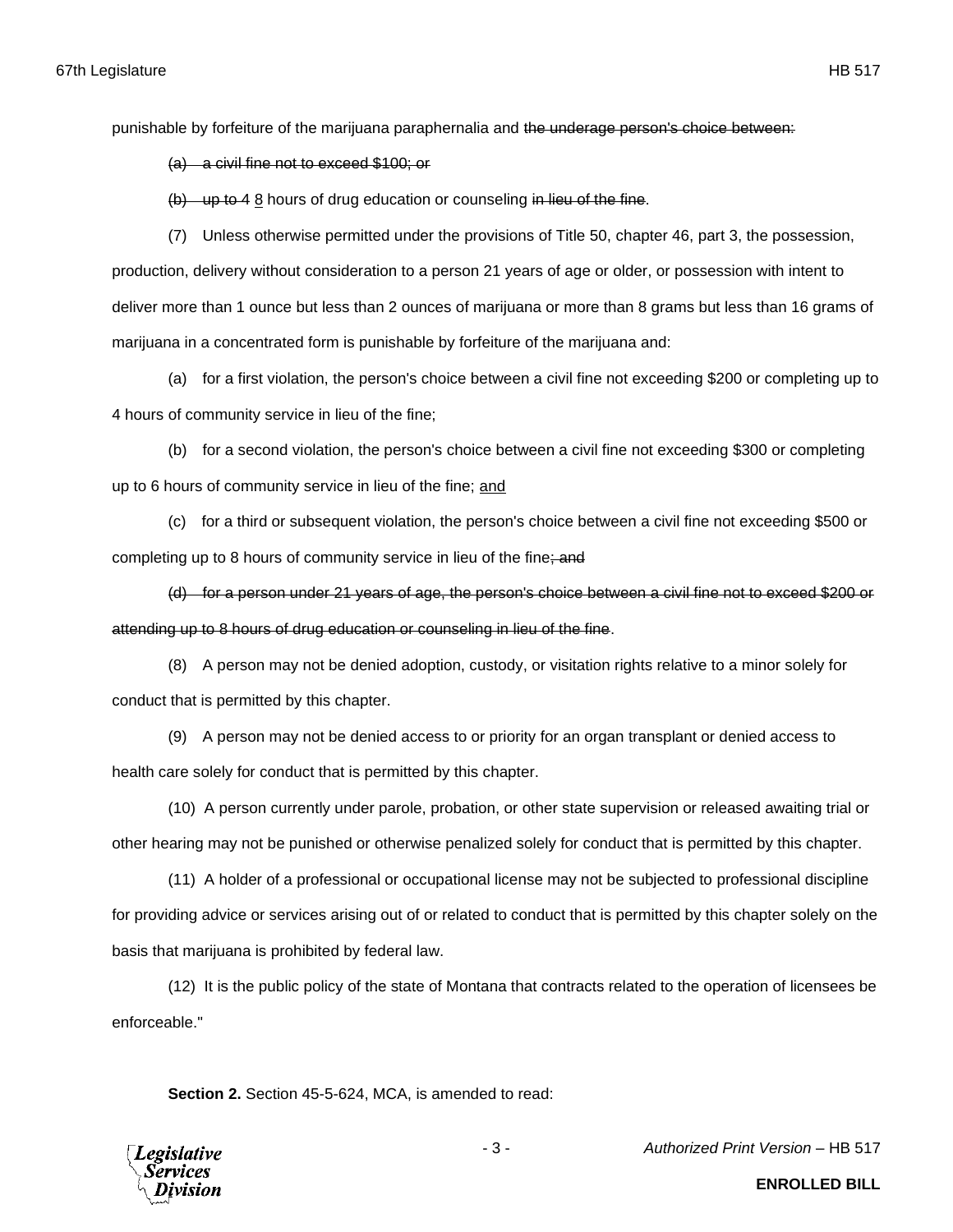## "**45-5-624. Possession of or unlawful attempt to purchase intoxicating substance --**

**interference with sentence or court order.** (1) A person under 21 years of age commits the offense of possession of an intoxicating substance if the person knowingly consumes or, uses, has in the person's possession, or delivers or distributes without consideration an intoxicating substance. A person may not be arrested for or charged with the offense solely because the person was at a place where other persons were possessing or consuming alcoholic beverages or marijuana. A person does not commit the offense if the person consumes or gains possession of an alcoholic beverage because it was lawfully supplied to the person under 16-6-305 or when in the course of employment it is necessary to possess alcoholic beverages or marijuana.

(2) (a) In addition to any disposition by the youth court under 41-5-1512, a person under 18 years of age who is convicted under this section:

(i) for a first offense, shall be fined an amount not less than \$100 and not to exceed \$300 and:

(A) shall be ordered to perform 20 hours of community service;

(B) shall be ordered, and the person's parent or parents or guardian shall be ordered, to complete and pay all costs of participation in a community-based substance abuse information course that meets the requirements of subsection (8), if one is available; and

(C) if the person has a driver's license, must have the license confiscated by the court for 30 days, except as provided in subsection (2)(b);

(ii) for a second offense, shall be fined an amount not less than \$200 and not to exceed \$600 and:

(A) shall be ordered to perform 40 hours of community service;

(B) shall be ordered, and the person's parent or parents or guardian shall be ordered, to complete and pay all costs of participation in a community-based substance abuse information course that meets the requirements of subsection (8), if one is available;

(C) if the person has a driver's license, must have the license confiscated by the court for 6 months, except as provided in subsection (2)(b); and

(D) shall be required to complete a chemical dependency assessment and treatment, if recommended, as provided in subsection (7);

(iii) for a third or subsequent offense, shall be fined an amount not less than \$300 or more than \$900,



- 4 - *Authorized Print Version* – HB 517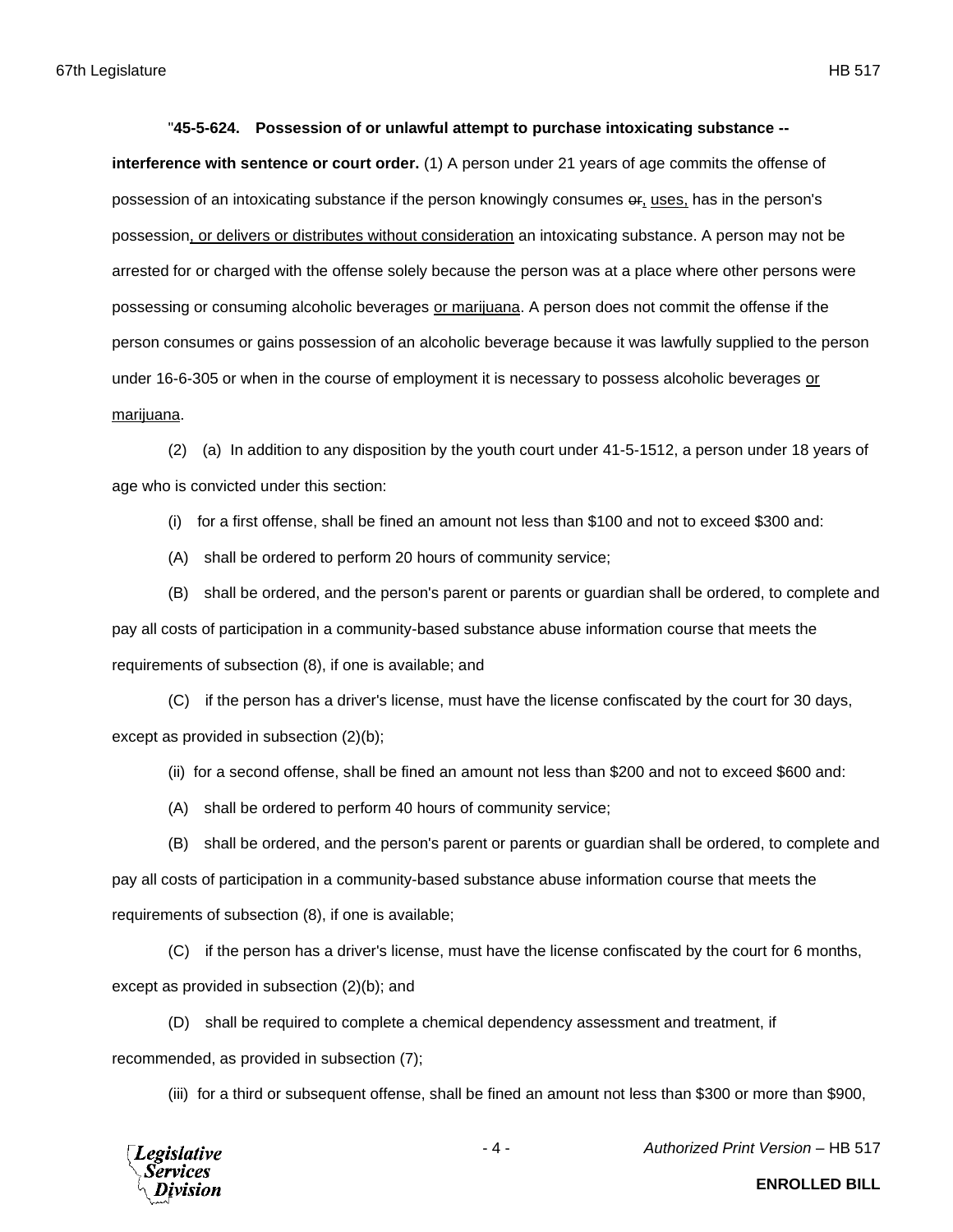shall be ordered to perform 60 hours of community service, shall be ordered, and the person's parent or parents or guardian shall be ordered, to complete and pay all costs of participation in a community-based substance abuse information course that meets the requirements of subsection (8), if one is available, and shall be required to complete a chemical dependency assessment and treatment, if recommended, as provided in subsection (7). If the person has a driver's license, the court shall confiscate the license for 6 months, except as provided in subsection (2)(b).

(b) If the convicted person fails to complete the community-based substance abuse information course and has a driver's license, the court shall order the license suspended for 3 months for a first offense, 9 months for a second offense, and 12 months for a third or subsequent offense.

(c) The court shall retain jurisdiction for up to 1 year to order suspension of a license under subsection (2)(b).

(3) A person 18 years of age or older who is convicted of the offense of possession of an intoxicating substance:

(a) for a first offense:

(i) shall be fined an amount not less than \$100 or more than \$300;

(ii) shall be ordered to perform 20 hours of community service; and

(iii) shall be ordered to complete and pay all costs of participation in a community-based substance abuse information course that meets the requirements of subsection (8);

(b) for a second offense:

(i) shall be fined an amount not less than \$200 or more than \$600;

(ii) shall be ordered to perform 40 hours of community service; and

(iii) shall be ordered to complete and pay for an alcohol or drug information course at an alcohol or

drug treatment program that meets the requirements of subsection (8), which may, in the court's discretion and on recommendation of a licensed addiction counselor, include alcohol or drug treatment, or both;

(c) for a third or subsequent offense:

(i) shall be fined an amount not less than \$300 or more than \$900;

(ii) shall be ordered to perform 60 hours of community service;

(iii) shall be ordered to complete and pay for an alcohol or drug information course at an alcohol or



- 5 - *Authorized Print Version* – HB 517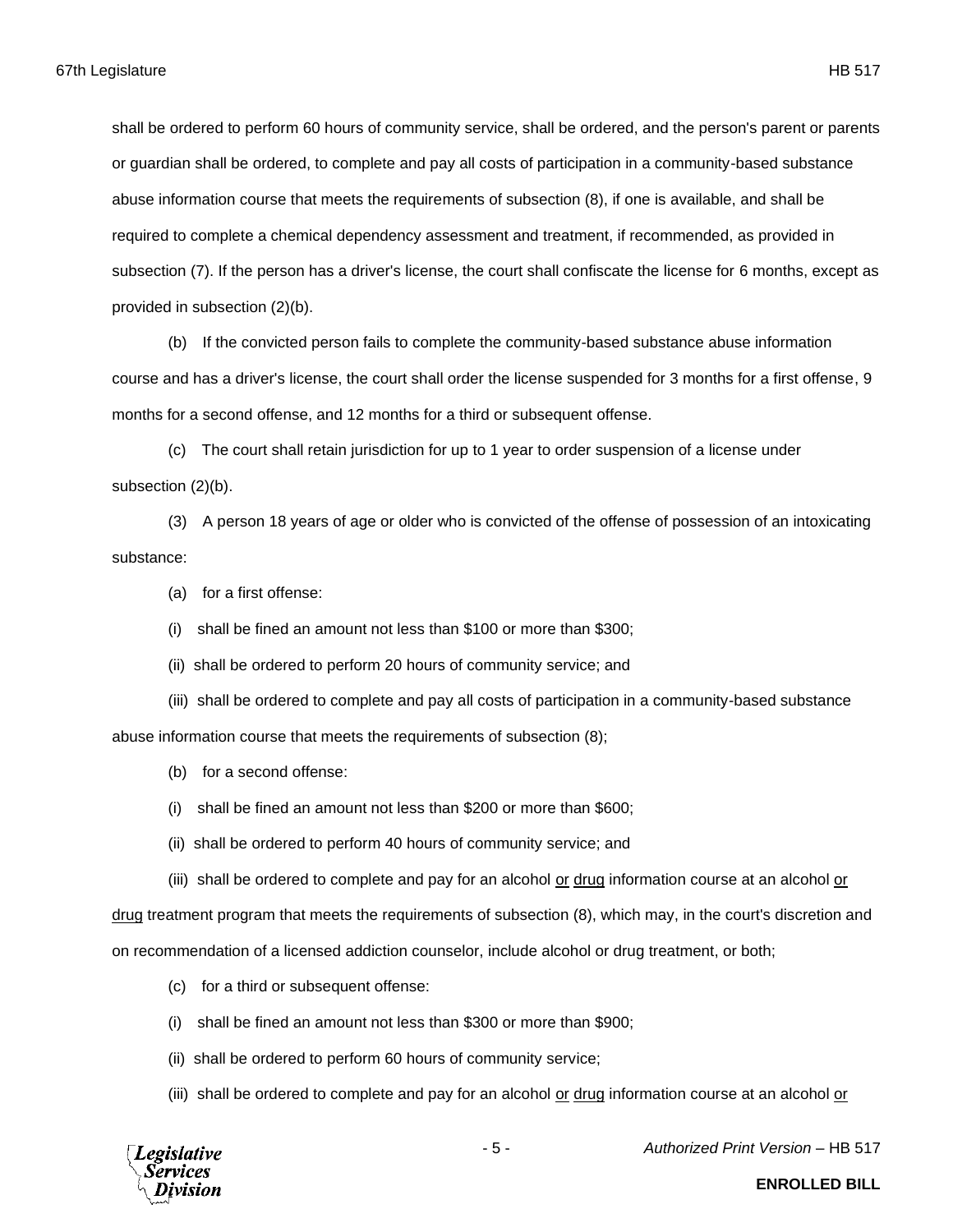drug treatment program that meets the requirements of subsection (8), which may, in the sentencing court's discretion and on recommendation of a licensed addiction counselor, include alcohol or drug treatment, or both; and

(iv) in the discretion of the court, shall be imprisoned in the county jail for a term not to exceed 6 months.

(4) A person under 21 years of age commits the offense of attempt to purchase an intoxicating substance if the person knowingly attempts to purchase an alcoholic beverage or marijuana. A person convicted of attempt to purchase an intoxicating substance shall be fined an amount not to exceed \$150 if the person was under 21 years of age at the time that the offense was committed and may be ordered to perform community service.

(5) A defendant who fails to comply with a sentence and is under 21 years of age and was under 18 years of age when the defendant failed to comply must be transferred to the youth court. If proceedings for failure to comply with a sentence are held in the youth court, the offender must be treated as an alleged youth in need of intervention as defined in 41-5-103. The youth court may enter its judgment under 41-5-1512.

(6) A person commits the offense of interference with a sentence or court order if the person purposely or knowingly causes a child or ward to fail to comply with a sentence imposed under this section or a youth court disposition order for a youth found to have violated this section and upon conviction shall be fined \$100 or imprisoned in the county jail for 10 days, or both.

(7) (a) A person convicted of a second or subsequent offense of possession of an intoxicating substance shall be ordered to complete a chemical dependency assessment.

(b) The assessment must be completed at a treatment program that meets the requirements of subsection (8) and must be conducted by a licensed addiction counselor. The person may attend a program of the person's choice as long as a licensed addiction counselor provides the services. If able, the person shall pay the cost of the assessment and any resulting treatment.

(c) The assessment must describe the person's level of abuse or dependency, if any, and contain a recommendation as to the appropriate level of treatment, if treatment is indicated. A person who disagrees with the initial assessment may, at the person's expense, obtain a second assessment provided by a licensed addiction counselor or program that meets the requirements of subsection (8).

**Legislative** Services

**ENROLLED BILL**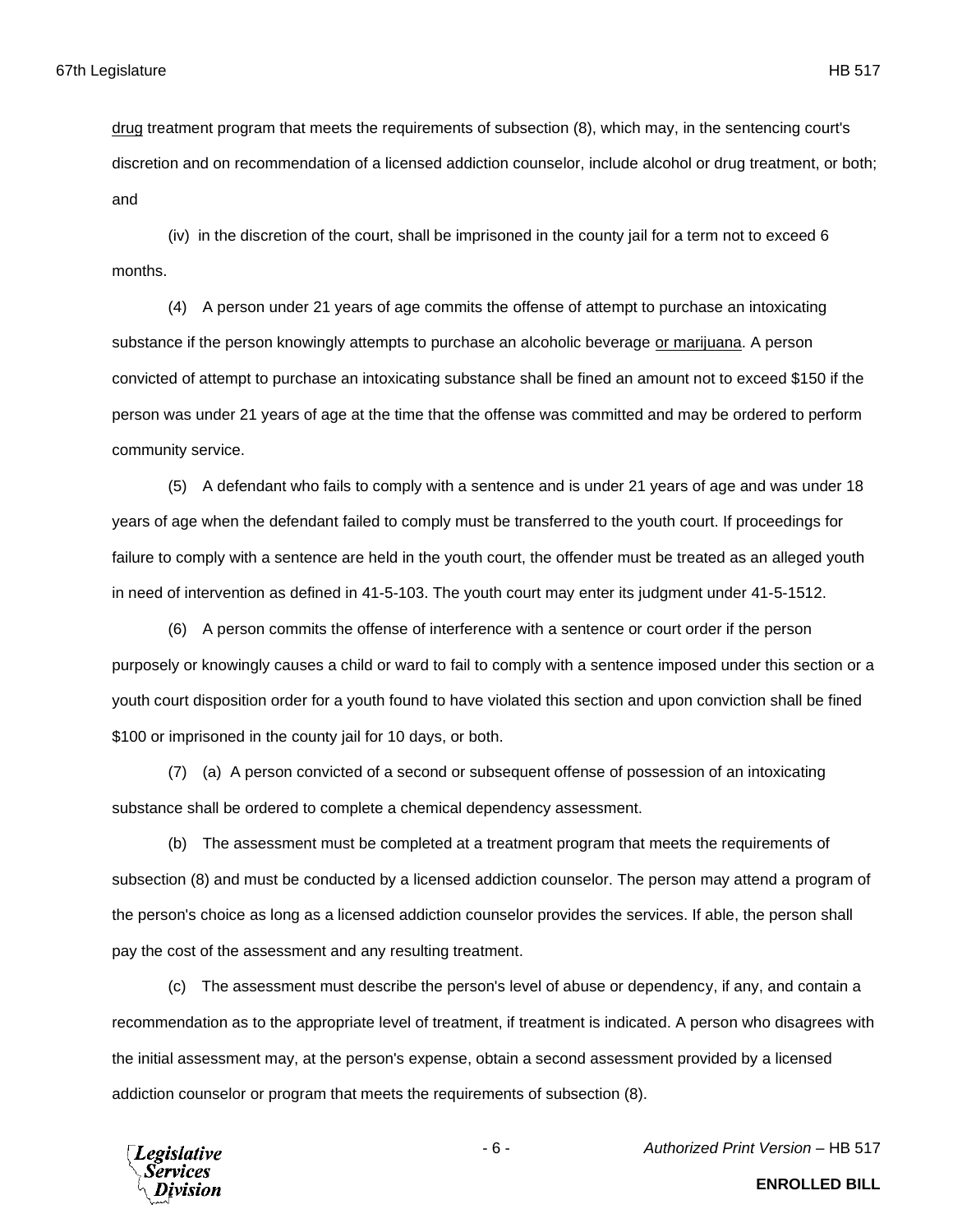(d) The treatment provided must be at a level appropriate to the person's alcohol or drug problem, or both, if any, as determined by a licensed addiction counselor pursuant to diagnosis and patient placement rules adopted by the department of public health and human services. Upon the determination, the court shall order the appropriate level of treatment, if any. If more than one counselor makes a determination, the court shall order an appropriate level of treatment based on the determination of one of the counselors.

(e) Each counselor providing treatment shall, at the commencement of the course of treatment, notify the court that the person has been enrolled in a chemical dependency treatment program. If the person fails to attend the treatment program, the counselor shall notify the court of the failure.

(8) (a) A community-based substance abuse information course required under subsection  $(2)(a)(i)(B), (2)(a)(ii)(B), (2)(a)(iii), or (3)(a)(iii) must be:$ 

(i) approved by the department of public health and human services under 53-24-208 or by a court or provided under a contract with the department of corrections; or

(ii) provided by a hospital licensed under Title 50, chapter 5, part 2, that provides chemical dependency services and that is accredited by the joint commission on accreditation of healthcare organizations to provide chemical dependency services.

(b) An alcohol and drug information course required under subsection  $(3)(b)(iii)$  or  $(3)(c)(iii)$  must be provided at an alcohol or drug treatment program:

(i) approved by the department of public health and human services under 53-24-208 or by a court or provided under a contract with the department of corrections; or

(ii) provided by a hospital licensed under Title 50, chapter 5, part 2, that provides chemical dependency services and that is accredited by the joint commission on accreditation of healthcare organizations to provide chemical dependency services.

(c) A chemical dependency assessment required under subsection (7) must be completed at a treatment program:

(i) approved by the department of public health and human services under 53-24-208 or by a court or provided under a contract with the department of corrections; or

(ii) provided by a hospital licensed under Title 50, chapter 5, part 2, that provides chemical dependency services and that is accredited by the joint commission on accreditation of healthcare



- 7 - *Authorized Print Version* – HB 517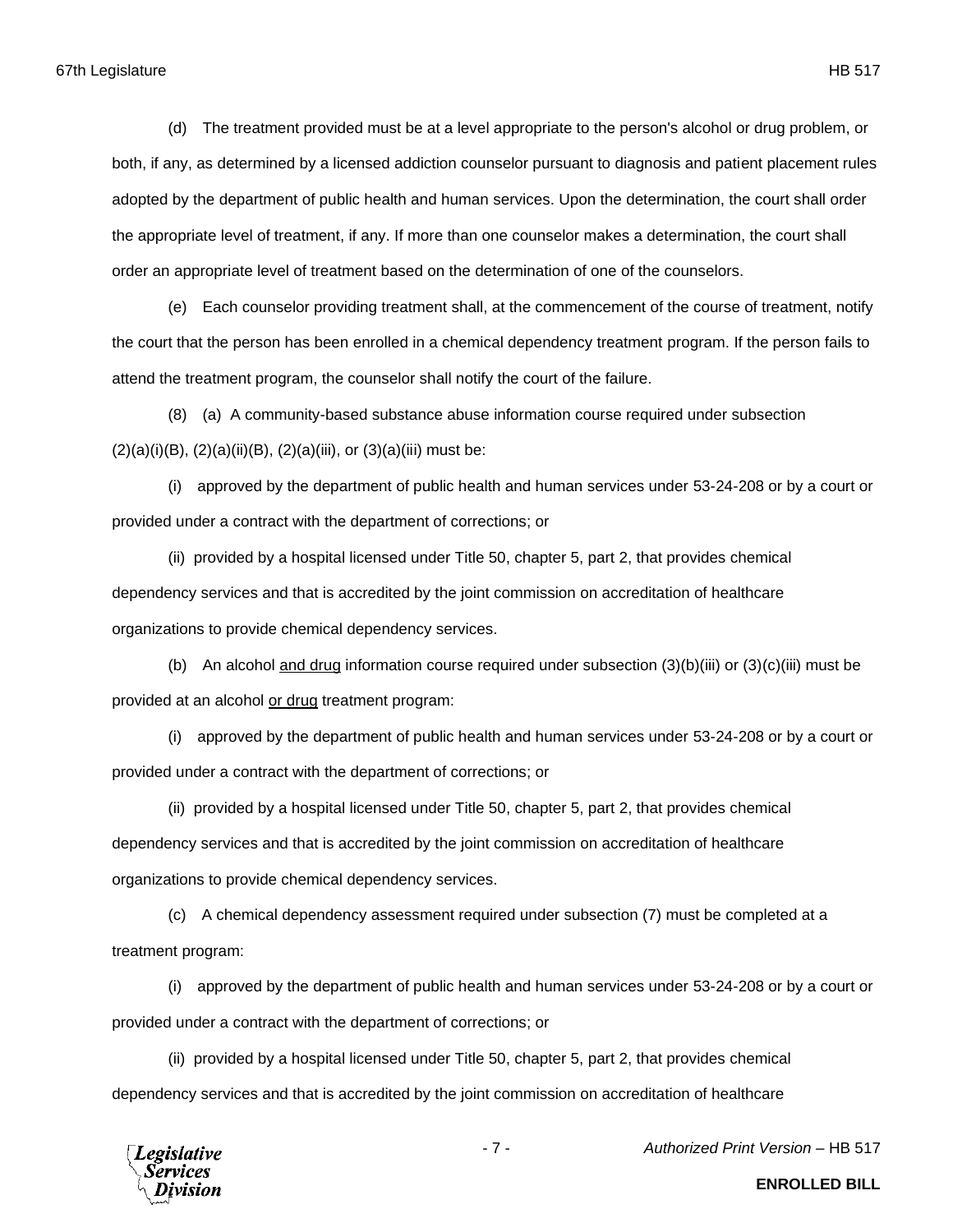organizations to provide chemical dependency services.

(9) Information provided or statements made by a person under 21 years of age to a health care provider or law enforcement personnel regarding an alleged offense against that person under Title 45, chapter 5, part 5, may not be used in a prosecution of that person under this section. This subsection's protection also extends to a person who helps the victim obtain medical or other assistance or report the offense to law enforcement personnel.

(10) (a) A person under 21 years of age may not be charged or prosecuted under subsection (1) if:

(i) the person has consumed an intoxicating substance and seeks medical treatment at a health care facility or contacts law enforcement personnel or an emergency medical service provider for the purpose of seeking medical treatment;

(ii) the person accompanies another person under 21 years of age who has consumed an intoxicating substance and seeks medical treatment at a health care facility or contacts law enforcement personnel or an emergency medical service provider for the purpose of seeking medical treatment for the other person; or

(iii) the person requires medical treatment as a result of consuming an intoxicating substance and evidence of a violation of this section is obtained during the course of seeking or receiving medical treatment.

(b) For the purposes of this subsection (10), the following definitions apply:

(i) "Health care facility" means a facility or entity that is licensed, certified, or otherwise authorized by law to administer medical treatment in this state.

(ii) "Medical treatment" means medical treatment provided by a health care facility or an emergency medical service. (See compiler's comments for contingent termination of certain text.)"

**Section 3. Effective date.** [This act] is effective on passage and approval.

- END -

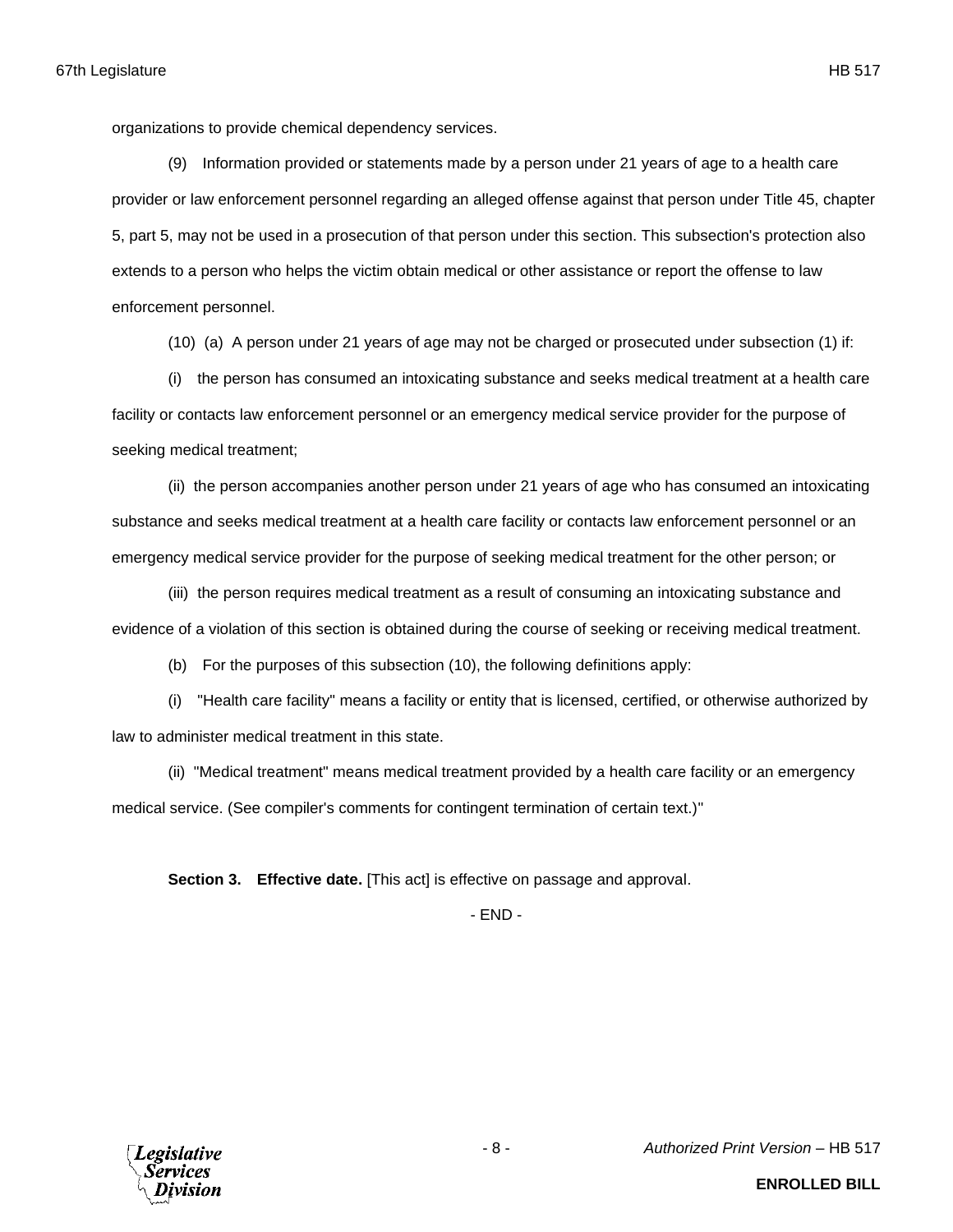I hereby certify that the within bill,

HB 517, originated in the House.

Chief Clerk of the House

Speaker of the House

| Signed this | dav    |
|-------------|--------|
| $\Omega$    | - 2021 |

\_\_\_\_\_\_\_\_\_\_\_\_\_\_\_\_\_\_\_\_\_\_\_\_\_\_\_\_\_\_\_\_\_\_\_\_\_\_\_\_\_\_\_

\_\_\_\_\_\_\_\_\_\_\_\_\_\_\_\_\_\_\_\_\_\_\_\_\_\_\_\_\_\_\_\_\_\_\_\_\_\_\_\_\_\_\_

President of the Senate

| Sianed this |  |
|-------------|--|
| $\Omega$    |  |

\_\_\_\_\_\_\_\_\_\_\_\_\_\_\_\_\_\_\_\_\_\_\_\_\_\_\_\_\_\_\_\_\_\_\_\_\_\_\_\_\_\_\_